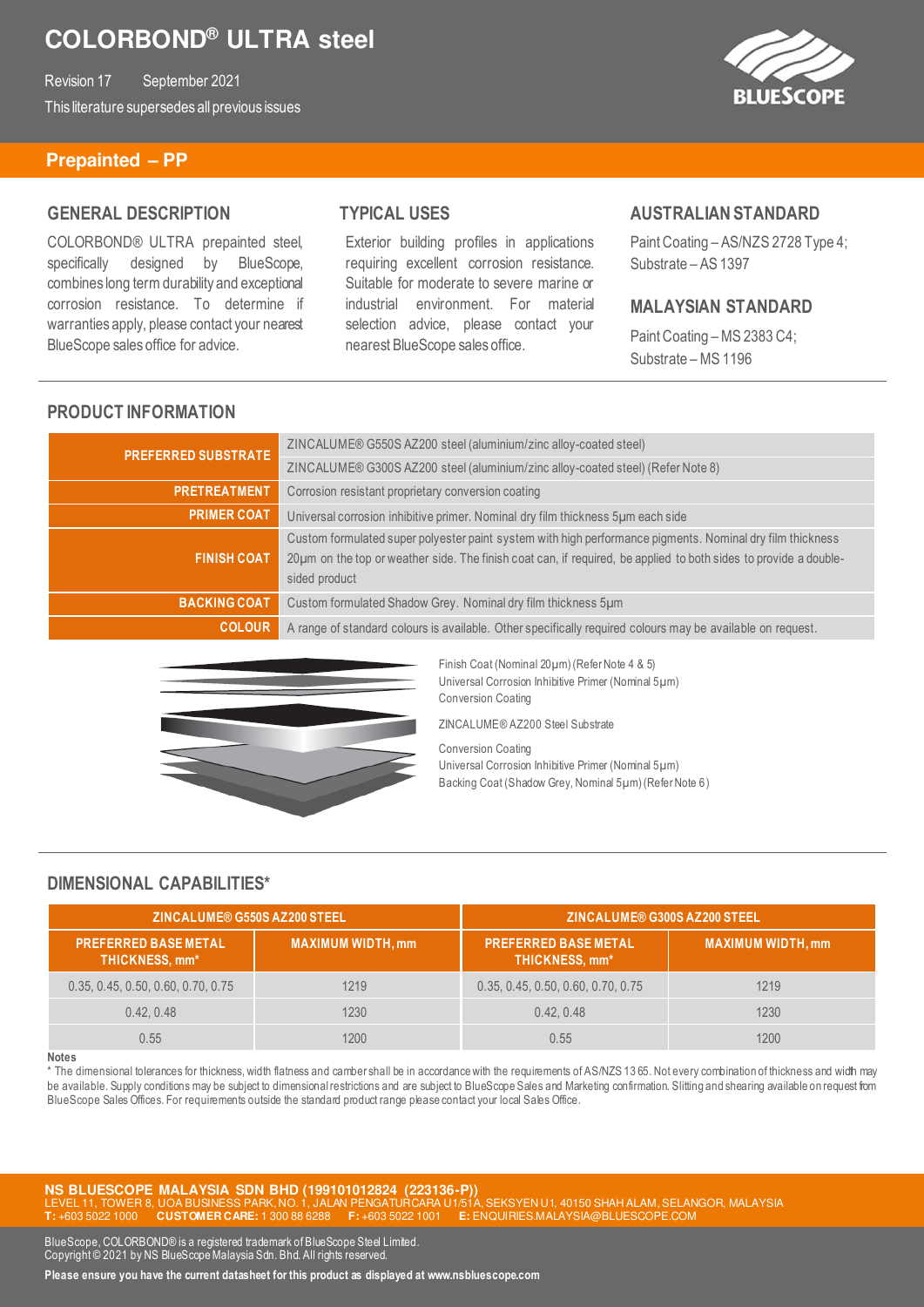Revision 17 September 2021 This literature supersedes all previous issues



#### **Prepainted – PP**

#### **RESISTANCE TO DIRT STAINING**

The change in appearance of normal coil-coated products due to weathering is expected to be minimal within one year of installation. Yet, the overall appearance change can be obvious in some environments, not as a result of changes in the paint system itself, but as a result of severe dirt pick-up which causes darkening of its surface. These effects are more pronounced on light colours than on dark colours. In some instances, atmospheric dit can become engrained into the surface of the paint, causing dirt staining which is difficult to remove.

**COLORBOND® ULTRA steel** (with Clean Technology), can **resist dirt pick-up** and more importantly, **RESISTDIRT STAINING.** 

A weathering test has been conducted where the appearance changes of normal coil-coated products and COLORBOND® ULTRA steel (with Clean Technology) is monitored. The samples were placed in environments where atmospheric dirt is known to cause dirt staining problems. The Clean Technology shows clear benefits over normal coil-coated products after one year of exposure to rainfall where there's no cleaning conducted, as shown in TABLE 1 below.

#### TABLE 1 – Quantitative comparison of colour appearance change after 12 months sample exposure.

|                                   | TYPICAL APPEARANCE CHANGE (AL UNITS CIELAB 2000) |                                                                 |  |
|-----------------------------------|--------------------------------------------------|-----------------------------------------------------------------|--|
| <b>COLOUR SHADE</b>               | NORMAL COIL-COATED PRODUCTS                      | <b>COLORBOND® ULTRA STEEL (WITH CLEAN</b><br><b>TECHNOLOGY)</b> |  |
| Light (e.g. Enduring White)       | $-20$ to $-10$                                   |                                                                 |  |
| Intermediate (e.g. Forever Beige) | $-10$ to $-5$                                    |                                                                 |  |

### **EXPECTED PRODUCT SERVICE PERFORMANCE**

The appearance of COLORBOND® ULTRA steel and other coil-coated products can change over time on exterior weathering not only due to dirt pickup but also to changes in the paint system itself and resulting in gloss loss and fading of pigmentation. Colour change, which is largely due to changes in pigmentation will depend on the colour shade chosen. It is measured using a spectrophotometer, according to ASTM D2244 on surfaces thoroughly cleaned of dirt, oxidised film and foreign contaminants. The typical appearance changes of standard COLORBOND® ULTRA steel colours in normal environments after 12 years of service are given in TABLE 2.

TABLE 2 – Expected colour change after 12 years in natural well washed exposure (AS/NZS 1580.457.1 & ASTM D2244).

| <b>COLOUR SHADE</b>               | TYPICAL APPEARANCE CHANGE (AE UNITS CIELAB 2000) |
|-----------------------------------|--------------------------------------------------|
| Light (e.g. Enduring White)       |                                                  |
| Intermediate (e.g. Forever Beige) | $\leq 6$                                         |
| Dark (e.g. Eternal Red)           | $\leq 10$                                        |
| <b>Notes</b>                      |                                                  |

Refer Note 9 & 10

## **ATTRIBUTES TESTED DURING MANUFACTURE**

| <b>PROPERTY</b>            | <b>TEST &amp; EVALUATION METHOD(S)</b> | <b>RESULTS</b>            |
|----------------------------|----------------------------------------|---------------------------|
| <b>Specular Gloss</b>      |                                        |                           |
| Specular Gloss at 60°meter | AS/NZS 1580.602.2; ASTM D523           | Nominal $25 \pm 10$ units |
| <b>Adhesion</b>            |                                        |                           |
| Reverse Impact             | AS/NZS 2728 (Appendix E)               | $\geq$ 10 joules          |
| T-bend                     | AS/NZS 2728 (Appendix F)               | Maximum 6T. Refer Note 7  |
| <b>Hardness</b>            |                                        |                           |
| Pencil                     | AS/NZS 1580.405.1                      | HB or harder              |

**NS BLUESCOPE MALAYSIA SDN BHD (199101012824 (223136-P))**  40150 SHAH ALAM, SELANGOR, MALAYSIA **T:** +603 5022 1000 **CUSTOMER CARE:** 1 300 88 6288 **F:** +603 5022 1001 **E:** ENQUIRIES.MALAYSIA@BLUESCOPE.COM

BlueScope, COLORBOND® is a registered trademark of BlueScope Steel Limited. Copyright © 2021 by NS BlueScope Malaysia Sdn. Bhd. All rights reserved.

**Please ensure you have the current datasheet for this product as displayed at www.nsbluescope.com**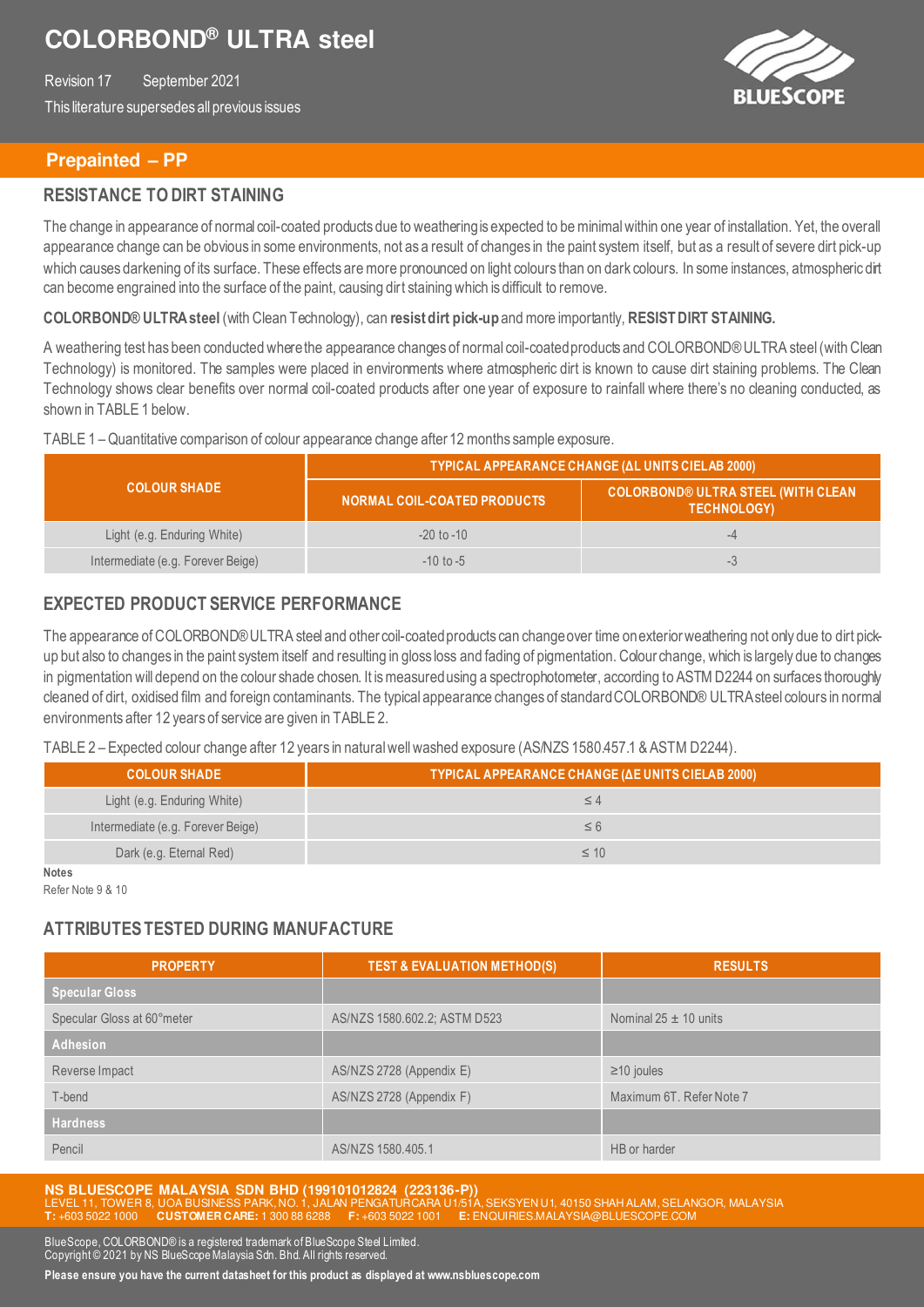Revision 17 September 2021 This literature supersedes all previous issues

### **Prepainted – PP**

#### **PRODUCT ATTRIBUTES**

| <b>PROPERTY</b>                                                                                  | <b>TEST &amp; EVALUATION METHOD(S)</b>                                                                                            | <b>RESULTS</b>                                                                                                                                                                                                              |
|--------------------------------------------------------------------------------------------------|-----------------------------------------------------------------------------------------------------------------------------------|-----------------------------------------------------------------------------------------------------------------------------------------------------------------------------------------------------------------------------|
| <b>Resistance to Abrasion</b>                                                                    |                                                                                                                                   |                                                                                                                                                                                                                             |
| Scratch                                                                                          | AS 2331.4.7                                                                                                                       | Typically 1500g                                                                                                                                                                                                             |
| <b>Flexibility</b>                                                                               |                                                                                                                                   |                                                                                                                                                                                                                             |
| T-bend                                                                                           | ASTM D4145                                                                                                                        | Maximum 10T (no cracking). Refer Note 7                                                                                                                                                                                     |
| <b>Adhesion</b>                                                                                  |                                                                                                                                   |                                                                                                                                                                                                                             |
| Natural well washed exposure (15 years)                                                          | AS/NZS 1580.457.1; AS/NZS 1580.481.1.10                                                                                           | No flaking or peeling. Refer Notes 9 & 10                                                                                                                                                                                   |
| <b>Resistance to Humidity</b>                                                                    |                                                                                                                                   |                                                                                                                                                                                                                             |
| Cleveland (500 hours)                                                                            | ASTM D4585; AS/NZS 1580.481.1.9 (Blisters); AS<br>1580.408.4 (Adhesion); AS 1580.481.3<br>(Undercutting, Corrosion)               | Blister density: ≤3. Blister size: ≤S2. Undercut at<br>scribed lines: ≤2mm. No loss of adhesion or<br>corrosion of base metal.                                                                                              |
| <b>Resistance to Corrosion</b>                                                                   |                                                                                                                                   |                                                                                                                                                                                                                             |
| Cyclic corrosion (2000 hours)                                                                    | AS/NZS 2728 (Appendix I), AS/NZS 1580.481.1.9<br>(Blisters); AS 1580.408.4 (Adhesion); AS<br>1580.481.3 (Undercutting, Corrosion) | Blister density: ≤2. Blister size: ≤S2. Undercut at<br>scribed lines: ≤1mm. No loss of adhesion or<br>corrosion. Refer Note 2                                                                                               |
| <b>Resistance to Colour Change</b>                                                               |                                                                                                                                   |                                                                                                                                                                                                                             |
| <b>QUV (2000 hours)</b>                                                                          | ASTM G154 & ASTM D2244 (Colour)                                                                                                   | AE CIELAB 2000: Intermediate colour: ≤5 units                                                                                                                                                                               |
| <b>Resistance to Chalking</b>                                                                    |                                                                                                                                   |                                                                                                                                                                                                                             |
| Natural well washed exposure (10 years)                                                          | AS/NZS 1580.457.1 & AS/NZS 1580.481.1.11<br>(Chalk Method B)                                                                      | Chalk Rating: ≤4. Refer Notes 9 & 10                                                                                                                                                                                        |
| QUV (2000 hours)                                                                                 | ASTM G154 & AS/NZS 1580.481.1.11 (Chalk<br>Method B)                                                                              | Chalk Rating: ≤4                                                                                                                                                                                                            |
| Resistance to Solvents, Acids, Alkalis                                                           |                                                                                                                                   |                                                                                                                                                                                                                             |
| Exposure                                                                                         | ASTM D1308 (3.1.1) & ASTM D2244 (Colour);<br>AS/NZS 1580.481.1.9 (Blisters)                                                       | No discoloration or blistering. Refer Notes 2, 9 &<br>11                                                                                                                                                                    |
| Resistance to Heat                                                                               |                                                                                                                                   |                                                                                                                                                                                                                             |
| Exposure 100°C continuous (500 hours)                                                            | ASTM D2244 (Colour)                                                                                                               | Colour change ∆E CIELAB 2000: ≤3 units                                                                                                                                                                                      |
| <b>Fire Hazard Properties</b>                                                                    |                                                                                                                                   |                                                                                                                                                                                                                             |
| Simultaneous determination of ignitability, flame<br>propagation, heat release and smoke release | AS/NZS 1530.3 (Ignitability index; Spread of flame<br>index; Heat evolved index; Smoke developed<br>index)                        | Ignitability index: 0 rating in scale of $0 - 20$ ;<br>Spread of flame index: 0 rating in scale of $0 - 10$ ;<br>Heat evolved index: 0 rating in scale of $0 -10$ ;<br>Smoke evolved index: 2 rating in scale of $0 - 10$ . |
| Fire classification                                                                              | BS 476-6 (Fire propagation); BS 476-7 (Surface<br>spread of flame)                                                                | Fire propagation index, I <12; sub-index, i1 <6;<br>Surface spread of flame: Class 1.<br>Classification: Class O.                                                                                                           |

**NS BLUESCOPE MALAYSIA SDN BHD (199101012824 (223136-P))**<br>LEVEL 11, TOWER 8, UOA BUSINESS PARK,NO.1, JALAN PENGATURCARA U1/51A, SEKSYEN U1, 40150 SHAH ALAM, SELANGOR, MALAYSIA **T:** +603 5022 1000 **CUSTOMER CARE:** 1 300 88 6288 **F:** +603 5022 1001 **E:** ENQUIRIES.MALAYSIA@BLUESCOPE.COM

BlueScope, COLORBOND® is a registered trademark of BlueScope Steel Limited. Copyright © 2021 by NS BlueScope Malaysia Sdn. Bhd. All rights reserved.

**Please ensure you have the current datasheet for this product as displayed at www.nsbluescope.com**